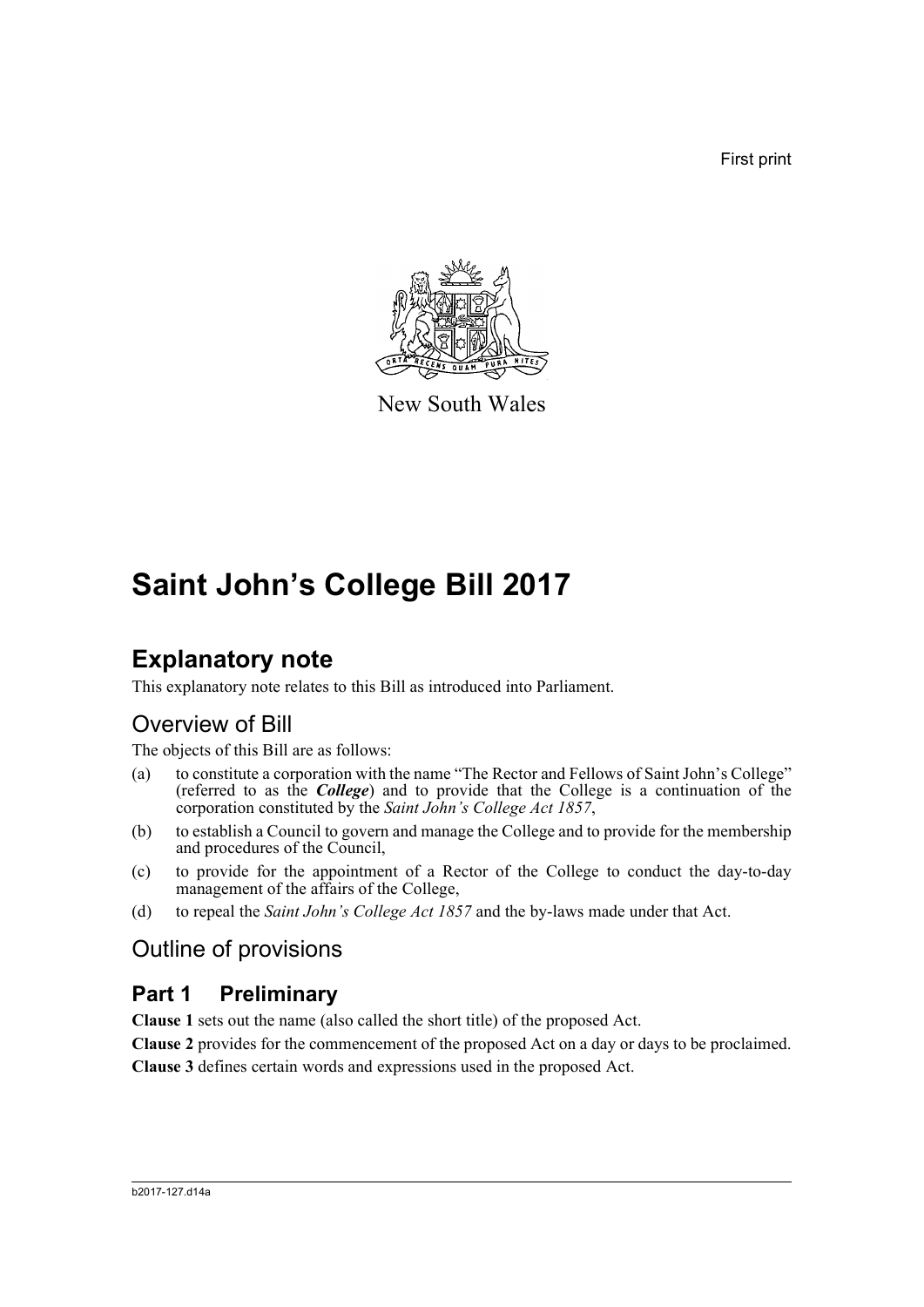## **Part 2 Constitution and management of College**

**Clause 4** constitutes "The Rector and Fellows of Saint John's College" as a corporation. It is a continuation of the existing corporation constituted by the *Saint John's College Act 1857*, which is repealed by the proposed Act.

**Clause 5** provides for a Council of the College (the *Council*) that consists of the following members:

- (a) the Rector,
- (b) 3 persons appointed by the Roman Catholic Archbishop of Sydney, each of whom must be a Roman Catholic priest or member of a Roman Catholic order,
- (c) 4 lay persons elected under proposed section 7,
- (d) 1 lay person appointed by the Vice-Chancellor of the University of Sydney,
- (e) 4 lay persons appointed by the Council.

**Clause 6** provides that all decisions relating to the functions of the College are to be made by the Council. The functions of the Council include:

- (a) to develop and implement policies and strategic plans for the administration of the College, and
- (b) to develop and implement the College's educational and pastoral philosophy, and
- (c) to manage the College's financial resources, and
- (d) to oversee the performance of the College as a whole, and
- (e) to monitor the performance of the Rector and the Vice-Rector.

**Clause 7** provides for the election of 4 lay persons to the Council. Only members and former members of the Council, persons who were members of the Council under the *Saint John's College Act 1857* and graduates of the University of Sydney who have resided on the premises of the College are eligible to vote in the election.

**Clause 8** sets out the duties of the Council members, which include a duty to act in the best interest of the College as a whole and a duty to act honestly, in good faith and for a proper purpose.

## **Part 3 College office holders**

**Clause 9** requires the Council to appoint a Rector of the College. The Rector must be a Roman Catholic priest, a member of a Roman Catholic order or a practising Roman Catholic lay person. The Rector is the chief executive officer of the College and has the following functions:

- (a) to conduct the day-to-day management of the affairs of the College,
- (b) to act as steward of the College on behalf of the Council,
- (c) to control and supervise the students residing on the premises of the College.

**Clause 10** enables the Council to appoint a Vice-Rector of the College. The Vice-Rector acts in the office of Rector during the absence of the Rector and has other functions prescribed by the by-laws or determined by the Council.

**Clause 11** provides that the Council may suspend or remove the Rector or the Vice-Rector from office for sufficient cause.

**Clause 12** provides that the Visitor of the College is the Roman Catholic Archbishop of Sydney.

**Clause 13** provides that, if the Rector is not a Roman Catholic priest or member of a Roman Catholic order, the Roman Catholic Archbishop of Sydney may appoint a person, nominated by the Council, as the Chaplain of the College.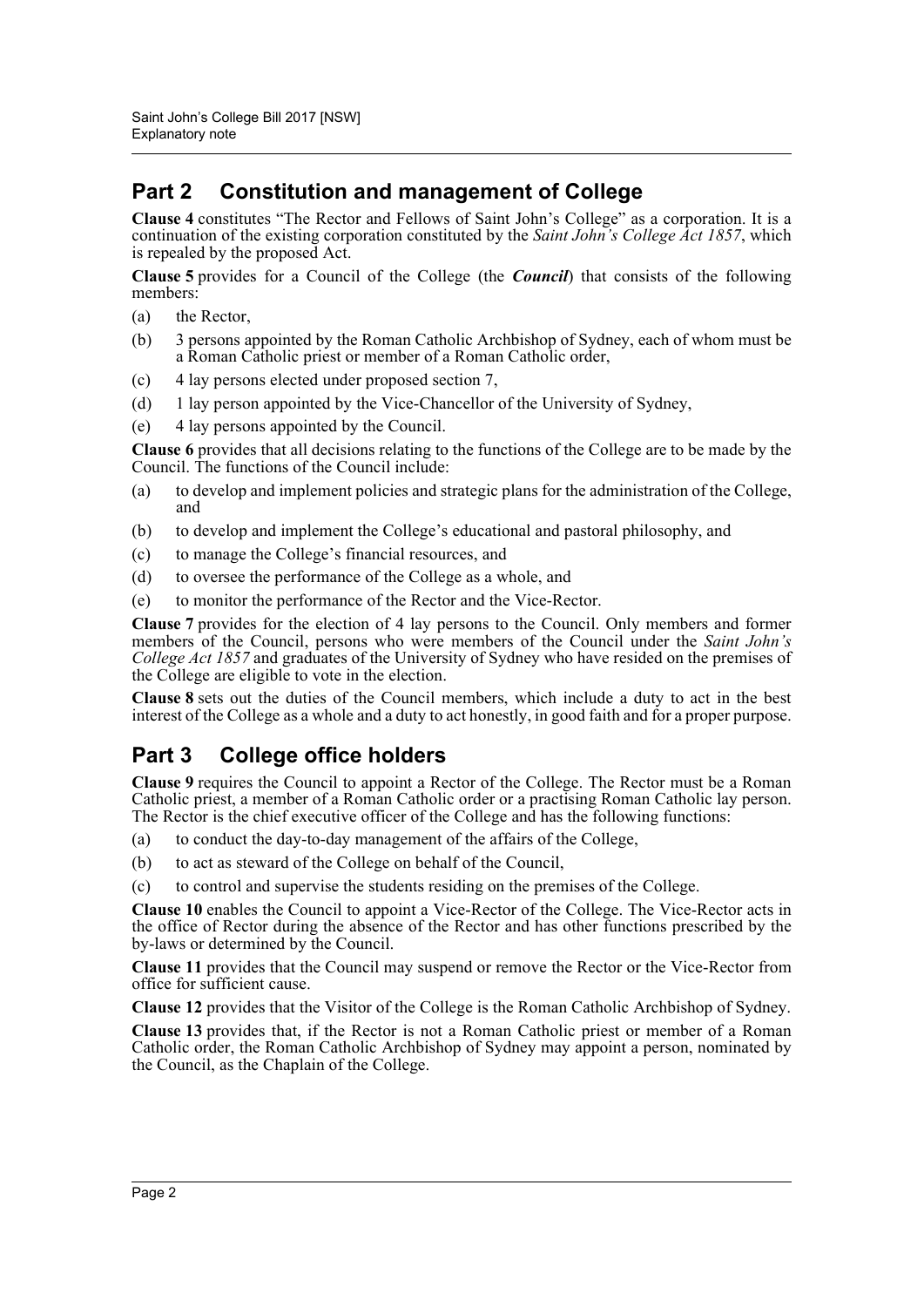## **Part 4 Miscellaneous**

**Clause 14** provides that current students of the University of Sydney are eligible to reside on the premises of the College. The by-laws may prescribe other eligible classes of persons.

**Clause 15** requires the College to obtain the Minister for Education's written approval before dealing with Crown land transferred to it or otherwise under its control or management.

**Clause 16** protects the members of the Council and persons acting under the direction of the College from personal liability.

**Clause 17** enables the College to make by-laws, including in relation to the management of the affairs of the College, the control and supervision of students and the procedures for Council meetings.

**Clause 18** repeals the *Saint John's College Act 1857* and any by-laws made under that Act.

### **Schedule 1 Members and procedure of Council**

**Schedule 1** contains provisions relating to the members and procedure of the Council.

### **Schedule 2 Savings, transitional and other provisions**

**Schedule 2** provides as follows:

- (a) for the purposes of enabling the Council to be established, the existing Council under the *Saint John's College Act 1857* is, as soon as practicable, to appoint 4 lay members to the Council and to arrange for the election of 4 lay members to the Council,
- (b) the current Rector and Vice-Rector of the College continue to hold those offices under the proposed Act.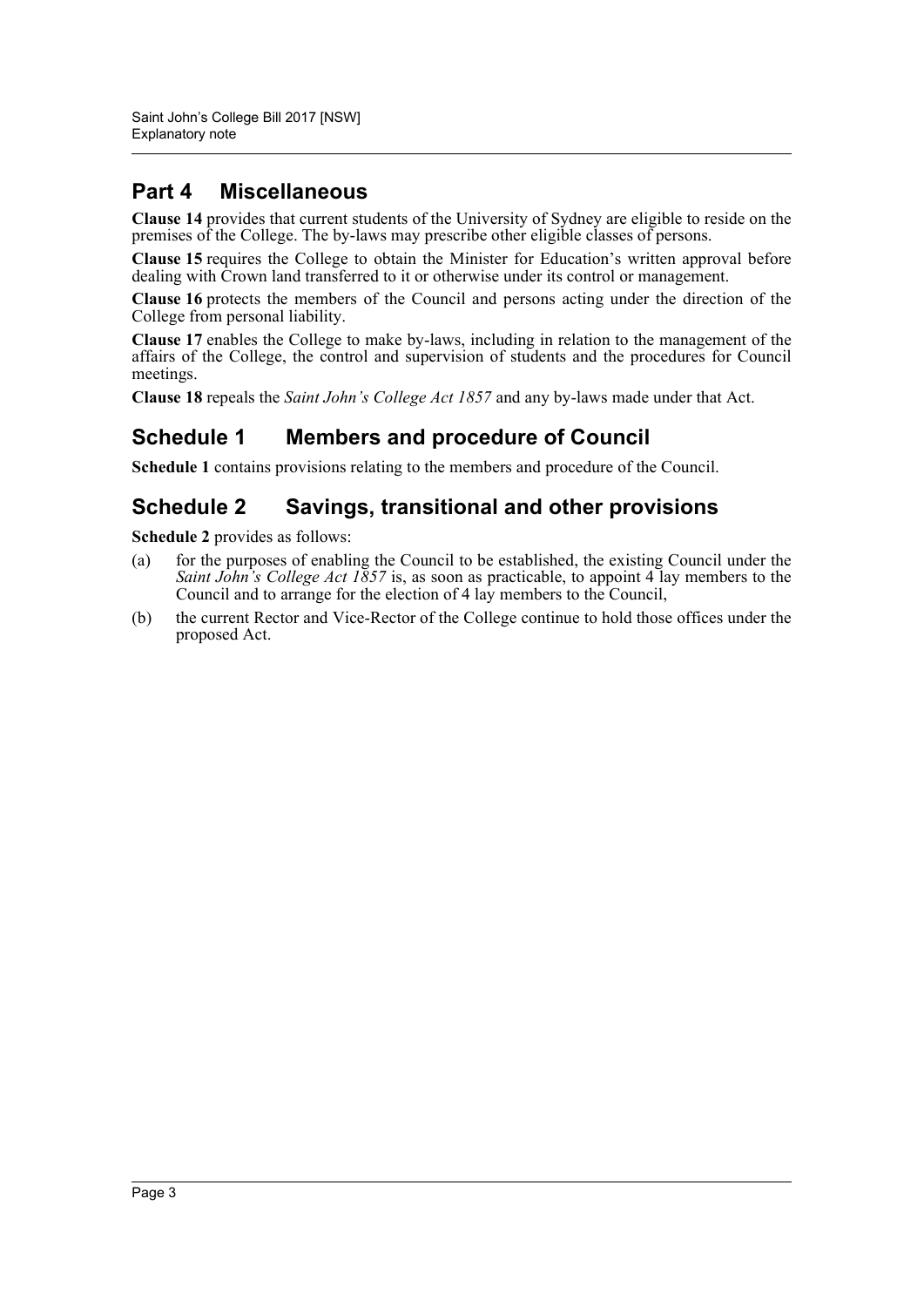First print



New South Wales

# **Saint John's College Bill 2017**

# **Contents**

|        |                           |                                                                                                                                                                                          | Page                                               |
|--------|---------------------------|------------------------------------------------------------------------------------------------------------------------------------------------------------------------------------------|----------------------------------------------------|
| Part 1 |                           | <b>Preliminary</b>                                                                                                                                                                       |                                                    |
|        | 1<br>2<br>3               | Name of Act<br>Commencement<br>Definitions                                                                                                                                               | $\overline{2}$<br>$\overline{2}$<br>$\overline{2}$ |
| Part 2 |                           | <b>Constitution and management of College</b>                                                                                                                                            |                                                    |
|        | 4<br>5<br>6<br>7<br>8     | Constitution of The Rector and Fellows of Saint John's College<br><b>Council of College</b><br>Role of Council<br>Election of lay persons to Council<br><b>Duties of Council members</b> | 3<br>3<br>3<br>$\overline{4}$<br>4                 |
| Part 3 |                           | <b>College office holders</b>                                                                                                                                                            |                                                    |
|        | 9<br>10<br>11<br>12<br>13 | Rector<br>Vice-Rector<br>Council may suspend or remove Rector and Vice-Rector<br>Visitor<br>Chaplain                                                                                     | 5<br>5<br>5<br>5<br>5                              |
| Part 4 |                           | <b>Miscellaneous</b>                                                                                                                                                                     |                                                    |
|        | 14                        | Eligibility for residency on College premises                                                                                                                                            | 7                                                  |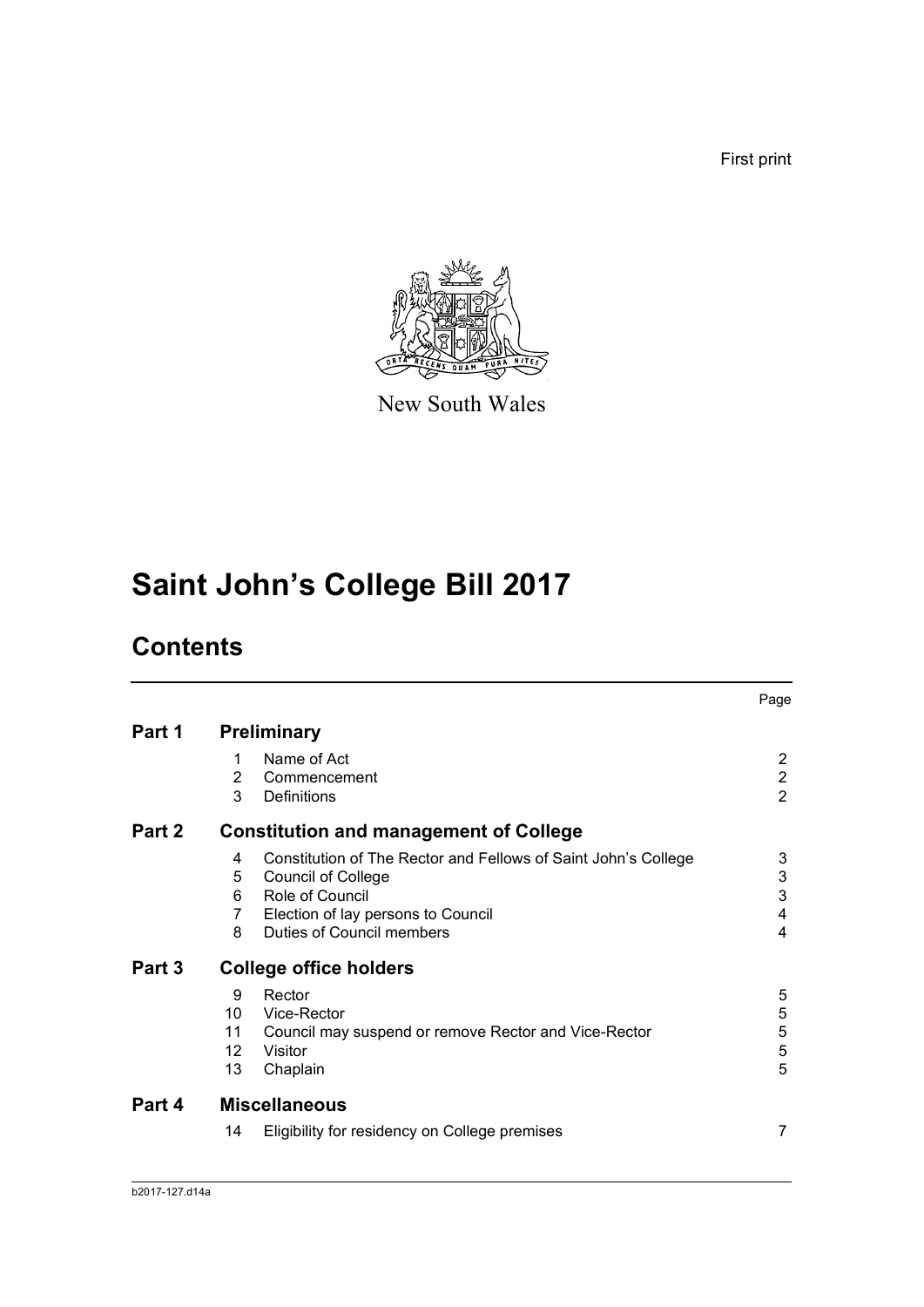|                   | Savings, transitional and other provisions          | 11 |
|-------------------|-----------------------------------------------------|----|
|                   | <b>Members and procedure of Council</b>             | 8  |
| 18                | Repeal of Saint John's College Act 1857 and by-laws |    |
| 17                | Bv-laws                                             | 7  |
| 16                | Protection from personal liability                  |    |
| 15                | Dealings with Crown land                            |    |
| <b>Schedule 2</b> |                                                     |    |

Page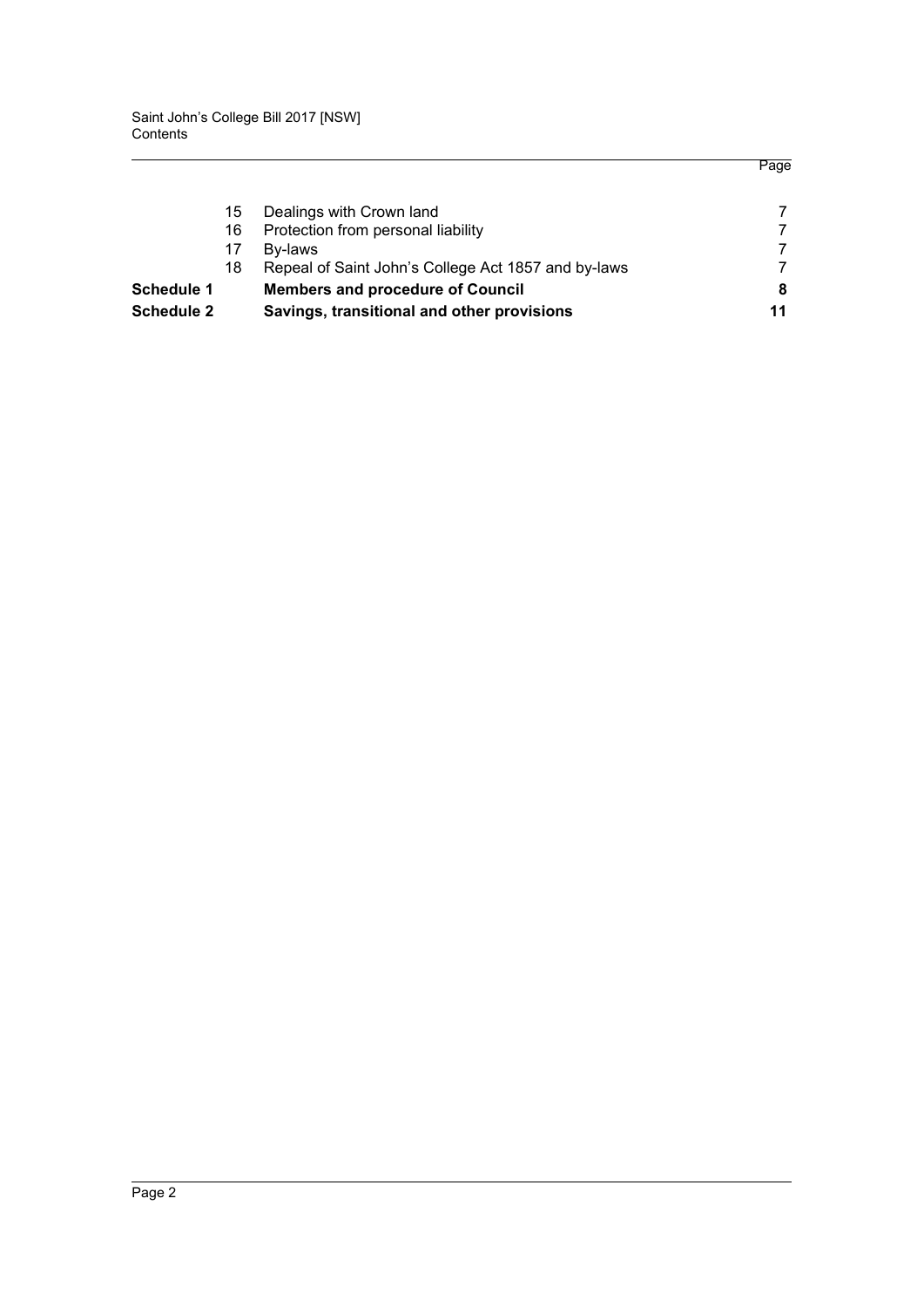

New South Wales

# **Saint John's College Bill 2017**

No , 2017

### **A Bill for**

An Act to constitute The Rector and Fellows of Saint John's College as a corporation; to repeal the *Saint John's College Act 1857*; and for other purposes.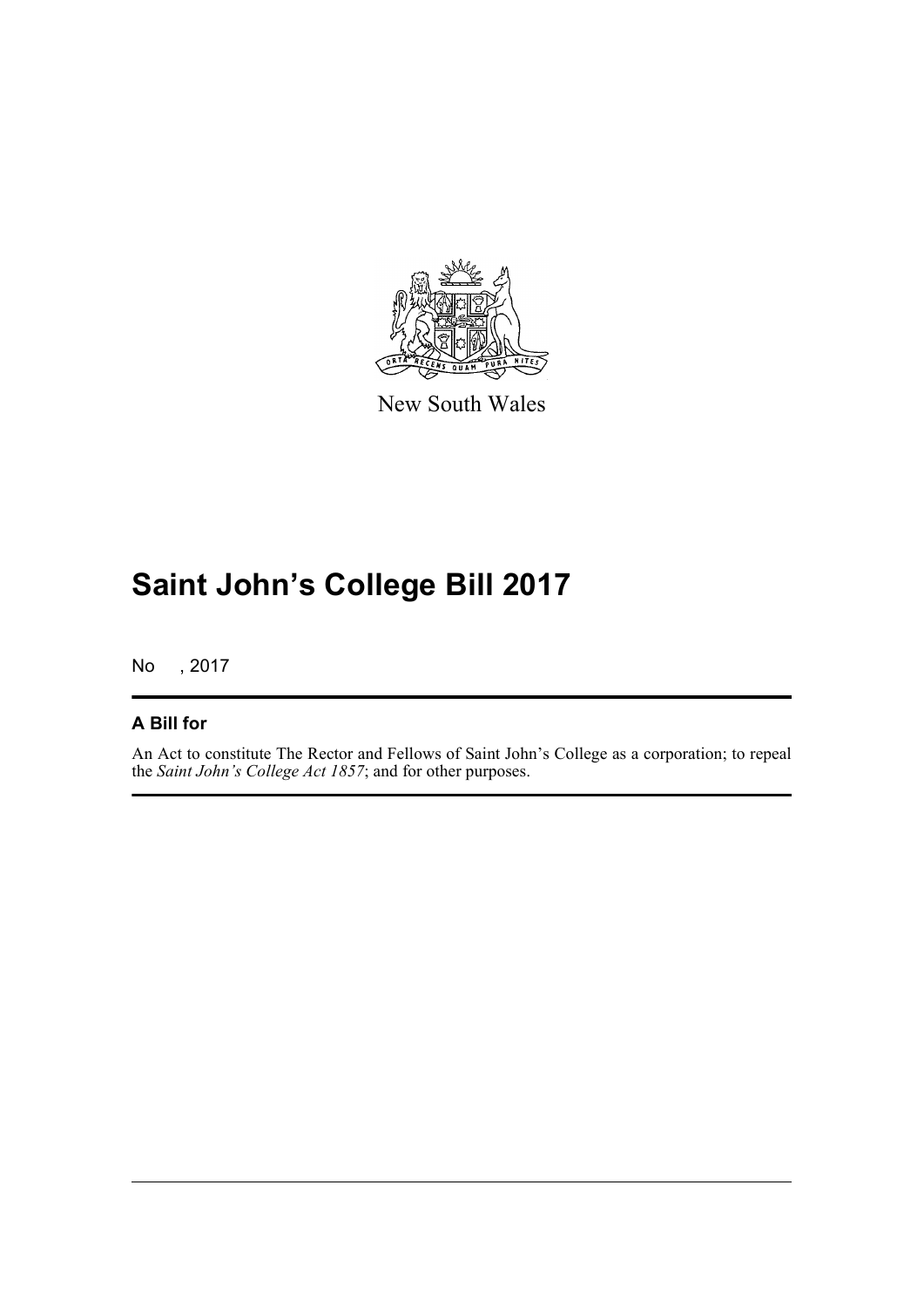<span id="page-6-3"></span><span id="page-6-2"></span><span id="page-6-1"></span><span id="page-6-0"></span>

| The Legislature of New South Wales enacts: |     |                                                                                                                                                                               | $\mathbf{1}$   |
|--------------------------------------------|-----|-------------------------------------------------------------------------------------------------------------------------------------------------------------------------------|----------------|
| Part 1                                     |     | <b>Preliminary</b>                                                                                                                                                            | $\overline{2}$ |
| 1                                          |     | <b>Name of Act</b>                                                                                                                                                            | 3              |
|                                            |     | This Act is the <i>Saint John's College Act 2017</i> .                                                                                                                        | 4              |
| $\mathbf{2}$                               |     | Commencement                                                                                                                                                                  | 5              |
|                                            |     | This Act commences on a day or days to be appointed by proclamation.                                                                                                          | 6              |
| 3                                          |     | <b>Definitions</b>                                                                                                                                                            | $\overline{7}$ |
|                                            | (1) | In this Act:                                                                                                                                                                  | 8              |
|                                            |     | <b>Archbishop</b> means the Roman Catholic Archbishop of Sydney.                                                                                                              | 9              |
|                                            |     | by-laws means by-laws made under this Act.                                                                                                                                    | 10             |
|                                            |     | <i>clerical member—see section</i> $5(3)$ .                                                                                                                                   | 11             |
|                                            |     | <b>College</b> means the corporation constituted by this Act.                                                                                                                 | 12             |
|                                            |     | <b>Council</b> means the Council of the College established under this Act.                                                                                                   | 13             |
|                                            |     | former Act means the Saint John's College Act 1857.                                                                                                                           | 14             |
|                                            |     | function includes a power, authority or duty, and exercise a function includes<br>perform a duty.                                                                             | 15<br>16       |
|                                            |     | <i>lay member</i> —see section $5(4)$ .                                                                                                                                       | 17             |
|                                            |     | lay person means a person who is not a Roman Catholic priest or member of a<br>Roman Catholic order.                                                                          | 18<br>19       |
|                                            |     | <i>member</i> means a member of the Council.                                                                                                                                  | 20             |
|                                            |     | <b>Rector</b> means the person appointed as Rector of the College under section 9.                                                                                            | 21             |
|                                            |     | University means the University of Sydney.                                                                                                                                    | 22             |
|                                            |     | Vice-Chancellor means the Vice-Chancellor of the University.                                                                                                                  | 23             |
|                                            |     | Vice-Rector means the person appointed as Vice-Rector of the College under<br>section 10.                                                                                     | 24<br>25       |
|                                            |     | Visitor—see section 12.                                                                                                                                                       | 26             |
|                                            |     | Note. The Interpretation Act 1987 contains definitions and other provisions that affect the<br>interpretation and application of this Act.                                    | 27<br>28       |
|                                            | (2) | A reference in this Act to a student residing on the premises of the College includes<br>a reference to a person who is enrolled as a non-residential student of the College. | 29<br>30       |
|                                            | (3) | Notes included in this Act do not form part of this Act.                                                                                                                      | 31             |
|                                            |     |                                                                                                                                                                               |                |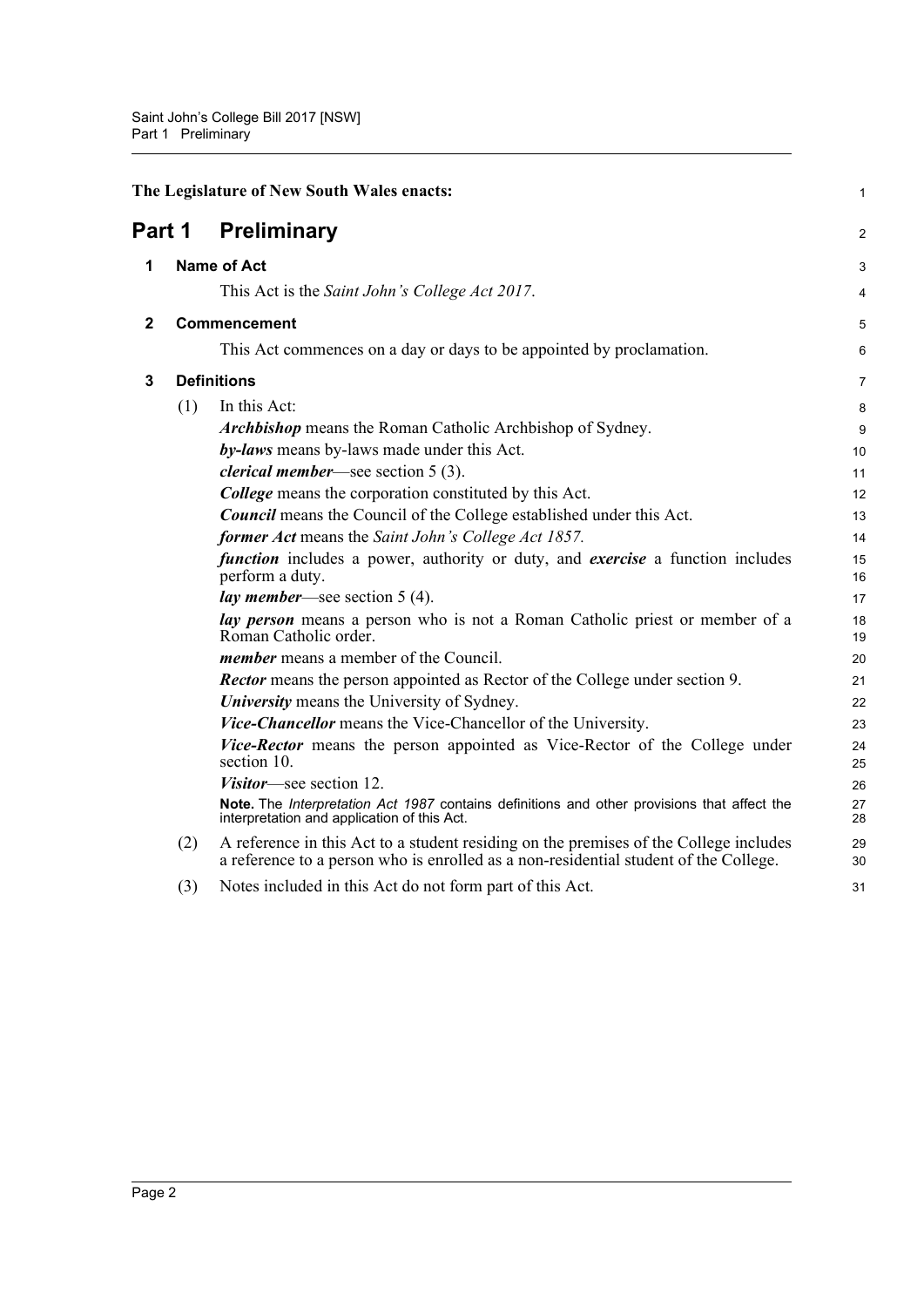<span id="page-7-3"></span><span id="page-7-2"></span><span id="page-7-1"></span><span id="page-7-0"></span>

| Part 2 |     | <b>Constitution and management of College</b>                                                                                                                                                          | 1                |
|--------|-----|--------------------------------------------------------------------------------------------------------------------------------------------------------------------------------------------------------|------------------|
| 4      |     | <b>Constitution of The Rector and Fellows of Saint John's College</b>                                                                                                                                  | $\boldsymbol{2}$ |
|        | (1) | There is constituted by this Act a corporation with the corporate name of "The Rector"<br>and Fellows of Saint John's College".                                                                        | 3<br>4           |
|        | (2) | The College has the functions conferred or imposed on it by or under this or any other<br>Act.                                                                                                         | 5<br>6           |
|        |     | Note. See, for example, section 50 of the Interpretation Act 1987.                                                                                                                                     | $\overline{7}$   |
|        | (3) | The College is a continuation of, and the same legal entity as, the corporation<br>constituted by the former Act.                                                                                      | 8<br>9           |
| 5      |     | <b>Council of College</b>                                                                                                                                                                              | 10               |
|        | (1) | There is to be a Council of the College.                                                                                                                                                               | 11               |
|        | (2) | The Council consists of the following members:                                                                                                                                                         | 12               |
|        |     | the Rector,<br>(a)                                                                                                                                                                                     | 13               |
|        |     | 3 persons appointed by the Archbishop, each of whom must be a Roman<br>(b)<br>Catholic priest or member of a Roman Catholic order,                                                                     | 14<br>15         |
|        |     | 4 lay persons elected under section 7,<br>(c)                                                                                                                                                          | 16               |
|        |     | (d)<br>1 lay person appointed by the Vice-Chancellor,                                                                                                                                                  | 17               |
|        |     | 4 lay persons appointed by the Council.<br>(e)                                                                                                                                                         | 18               |
|        | (3) | The persons appointed as members by the Archbishop are <i>clerical members</i> .                                                                                                                       | 19               |
|        | (4) | The persons who are otherwise appointed or elected as members (other than the<br>Rector) are <i>lay members</i> .                                                                                      | 20<br>21         |
|        | (5) | Each person appointed to the Council must have expertise and experience relevant to<br>the Council's functions and an appreciation of the objects, values, functions and<br>activities of the College. | 22<br>23<br>24   |
| 6      |     | <b>Role of Council</b>                                                                                                                                                                                 | 25               |
|        | (1) | All decisions relating to the functions of the College are to be made by or under the<br>authority of the Council.                                                                                     | 26<br>27         |
|        | (2) | Any act, matter or thing done in the name of, or on behalf of, the College by or under<br>the authority of the Council is taken to have been done by the College.                                      | 28<br>29         |
|        | (3) | The Council has the following functions:                                                                                                                                                               | 30               |
|        |     | to develop and implement policies and strategic plans for the administration of<br>(a)<br>the College,                                                                                                 | 31<br>32         |
|        |     | to develop and implement the College's educational and pastoral philosophy,<br>(b)                                                                                                                     | 33               |
|        |     | to manage the College's financial resources,<br>(c)                                                                                                                                                    | 34               |
|        |     | to oversee the performance of the College as a whole,<br>(d)                                                                                                                                           | 35               |
|        |     | to monitor the performance of the Rector and the Vice-Rector,<br>(e)                                                                                                                                   | 36               |
|        |     | any other functions conferred or imposed on it by or under this or any other<br>(f)<br>Act or law.                                                                                                     | 37<br>38         |
|        | (4) | The Council may, subject to any by-laws, establish committees to assist it in<br>connection with the exercise of any of its functions.                                                                 | 39<br>40         |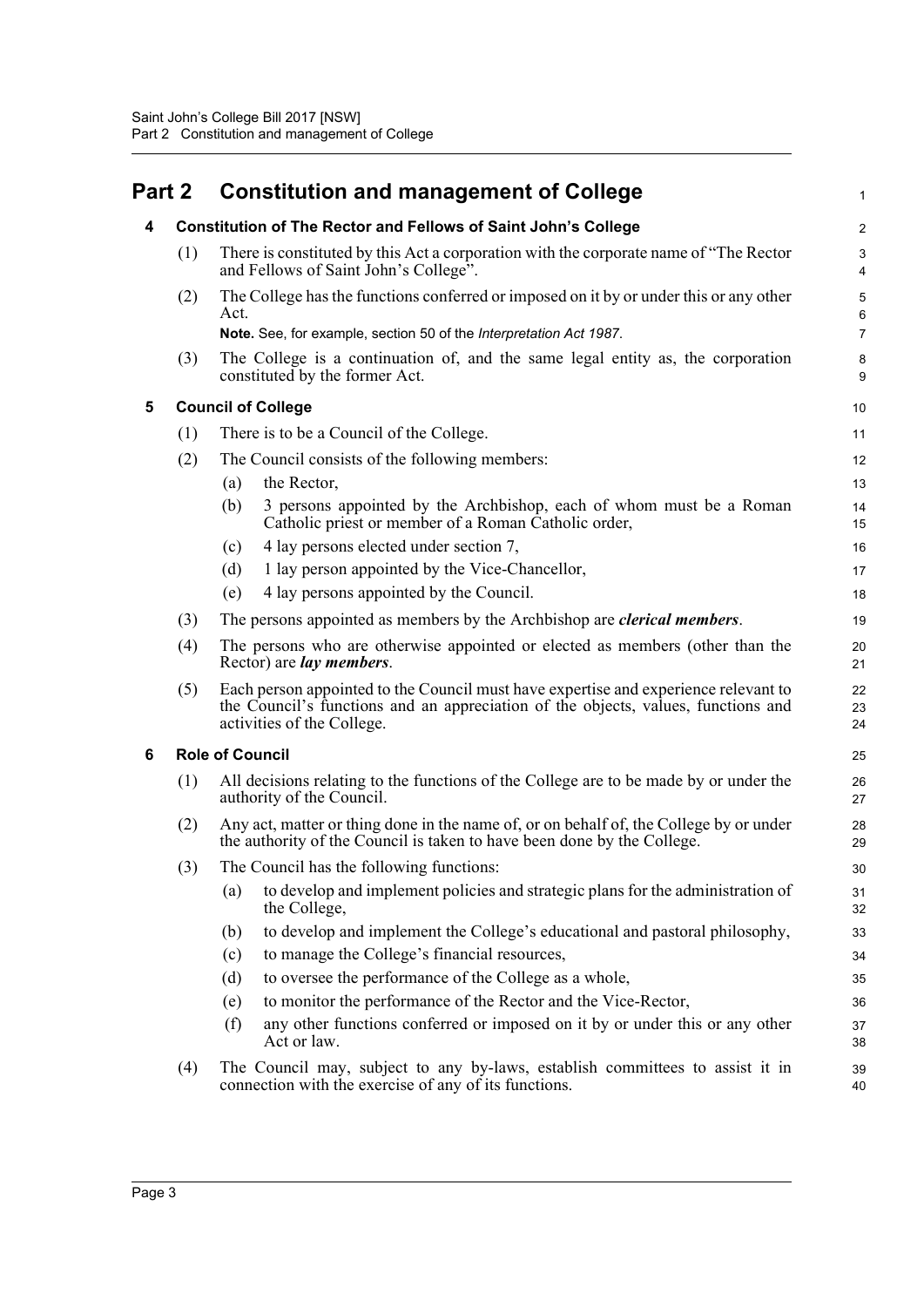### <span id="page-8-0"></span>**7 Election of lay persons to Council**

<span id="page-8-1"></span>

| 7 |                                  |     | <b>Election of lay persons to Council</b>                                                                                                                                                                                                                                                                                                                                                                                                                                                    | $\mathbf{1}$                            |
|---|----------------------------------|-----|----------------------------------------------------------------------------------------------------------------------------------------------------------------------------------------------------------------------------------------------------------------------------------------------------------------------------------------------------------------------------------------------------------------------------------------------------------------------------------------------|-----------------------------------------|
|   | (1)                              |     | The election of 4 lay persons as members of the Council is to be held in accordance<br>with any by-laws (or, if there are no by-laws relating to the election in force, in<br>accordance with any procedures determined by the Council).<br>Note. Clause 2 of Schedule 1 provides that 2 of the lay persons first elected to the Council will<br>serve only 2 year terms, rather than the usual term of 4 years. As a result, an election will be<br>held every 2 years to fill 2 vacancies. | 2<br>3<br>4<br>5<br>6<br>$\overline{7}$ |
|   | (2)                              |     | The following persons only are eligible to vote in an election under this section:                                                                                                                                                                                                                                                                                                                                                                                                           | 8                                       |
|   |                                  | (a) | a person who is a member or former member of the Council,                                                                                                                                                                                                                                                                                                                                                                                                                                    | 9                                       |
|   |                                  | (b) | a person who was a member of the Council constituted under the former Act,                                                                                                                                                                                                                                                                                                                                                                                                                   | 10                                      |
|   |                                  | (c) | a person who is a graduate of the University and who has resided on the<br>premises of the College for at least 1 academic year.                                                                                                                                                                                                                                                                                                                                                             | 11<br>12                                |
| 8 | <b>Duties of Council members</b> |     |                                                                                                                                                                                                                                                                                                                                                                                                                                                                                              | 13                                      |
|   |                                  |     | In exercising the member's functions, a member must:                                                                                                                                                                                                                                                                                                                                                                                                                                         | 14                                      |
|   |                                  | (a) | act in the best interests of the College as a whole, and                                                                                                                                                                                                                                                                                                                                                                                                                                     | 15                                      |
|   |                                  | (b) | act honestly, in good faith and for a proper purpose, and                                                                                                                                                                                                                                                                                                                                                                                                                                    | 16                                      |
|   |                                  | (c) | exercise a reasonable degree of care and diligence, and                                                                                                                                                                                                                                                                                                                                                                                                                                      | 17                                      |
|   |                                  | (d) | not make improper use of the member's position to gain an advantage for the<br>member or another person, and                                                                                                                                                                                                                                                                                                                                                                                 | 18<br>19                                |
|   |                                  | (e) | disclose any interest (whether pecuniary or otherwise) that would conflict with<br>the proper exercise of the member's functions and avoid exercising any<br>function that could involve such a conflict of interest.                                                                                                                                                                                                                                                                        | 20<br>21<br>22                          |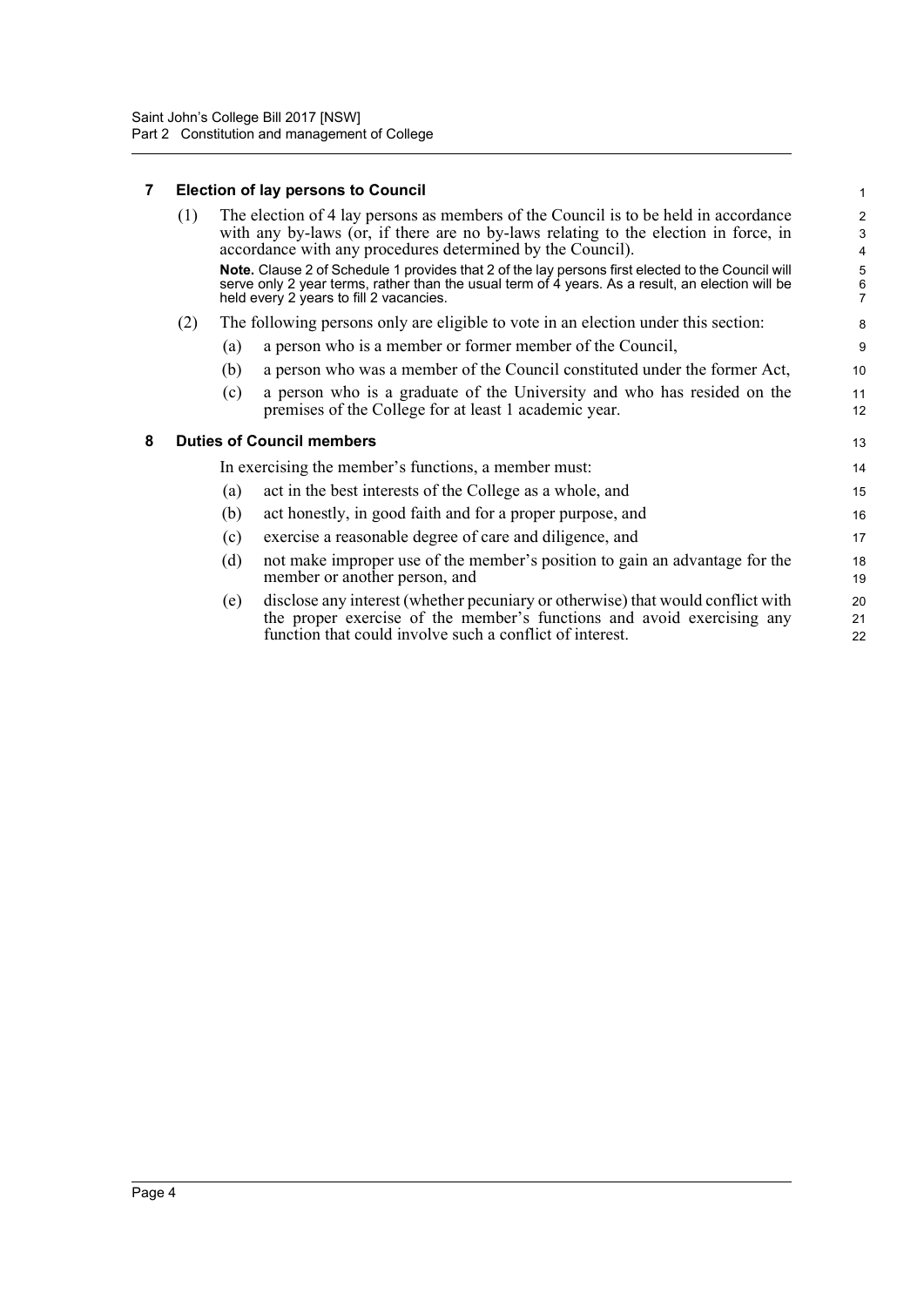<span id="page-9-5"></span><span id="page-9-4"></span><span id="page-9-3"></span><span id="page-9-2"></span><span id="page-9-1"></span><span id="page-9-0"></span>

| Part 3 |                | <b>College office holders</b>                                                                                                                                                                                                               | 1                   |
|--------|----------------|---------------------------------------------------------------------------------------------------------------------------------------------------------------------------------------------------------------------------------------------|---------------------|
| 9      | <b>Rector</b>  |                                                                                                                                                                                                                                             | 2                   |
|        | (1)            | The Council is to appoint a person as the Rector of the College.                                                                                                                                                                            | 3                   |
|        | (2)            | A person appointed as Rector must be a Roman Catholic priest, a member of a<br>Roman Catholic order or a practising Roman Catholic lay person.                                                                                              | 4<br>5              |
|        | (3)            | The term of office and the terms and conditions of the appointment of the Rector are<br>to be determined by the Council.                                                                                                                    | 6<br>$\overline{7}$ |
|        | (4)            | The Rector is the chief executive officer of the College and has the following<br>functions:                                                                                                                                                | 8<br>9              |
|        |                | to conduct the day-to-day management of the affairs of the College,<br>(a)                                                                                                                                                                  | 10                  |
|        |                | to act as steward of the College on behalf of the Council,<br>(b)                                                                                                                                                                           | 11                  |
|        |                | to control and supervise the students residing on the premises of the College,<br>(c)                                                                                                                                                       | 12                  |
|        |                | any other functions prescribed by the by-laws or determined by the Council.<br>(d)                                                                                                                                                          | 13                  |
|        | (5)            | The Rector must exercise his or her functions in accordance with the by-laws and any<br>policies of the Council.                                                                                                                            | 14<br>15            |
| 10     |                | <b>Vice-Rector</b>                                                                                                                                                                                                                          | 16                  |
|        | (1)            | The Council may appoint a person as the Vice-Rector of the College.                                                                                                                                                                         | 17                  |
|        | (2)            | A person appointed as Vice-Rector must be a Roman Catholic priest, a member of a<br>Roman Catholic order or a practising Roman Catholic lay person.                                                                                         | 18<br>19            |
|        | (3)            | The term of office and the terms and conditions of the appointment of the<br>Vice-Rector are to be determined by the Council.                                                                                                               | 20<br>21            |
|        | (4)            | The Vice-Rector is to act in the office of Rector during the absence of the Rector,<br>subject to any determinations of the Council. While so acting, the Vice-Rector has<br>all the functions of the Rector and is taken to be the Rector. | 22<br>23<br>24      |
|        | (5)            | The Vice-Rector also has any functions prescribed by the by-laws or determined by<br>the Council.                                                                                                                                           | 25<br>26            |
| 11     |                | <b>Council may suspend or remove Rector and Vice-Rector</b>                                                                                                                                                                                 | 27                  |
|        | (1)            | The Council may suspend or remove the Rector or the Vice-Rector from office for<br>sufficient cause.                                                                                                                                        | 28<br>29            |
|        | (2)            | A person suspended or removed from office under this section may appeal to the<br>Visitor for a review of the decision to suspend or remove the person from office.                                                                         | 30<br>31            |
|        | (3)            | The Visitor may affirm the decision to suspend or remove the person from office,<br>vary the decision or set aside the decision and make a new decision in its place.                                                                       | 32<br>33            |
| 12     | <b>Visitor</b> |                                                                                                                                                                                                                                             | 34                  |
|        | (1)            | The Archbishop is the <i>Visitor</i> of the College.                                                                                                                                                                                        | 35                  |
|        | (2)            | The Visitor has the functions conferred or imposed on the Visitor by or under this<br>Act or any other Act or law.                                                                                                                          | 36<br>37            |
| 13     |                | Chaplain                                                                                                                                                                                                                                    | 38                  |
|        | (1)            | If the person holding office as the Rector is not a Roman Catholic priest or member<br>of a Roman Catholic order, the Archbishop may appoint a person, nominated by the<br>Council, as the Chaplain of the College.                         | 39<br>40<br>41      |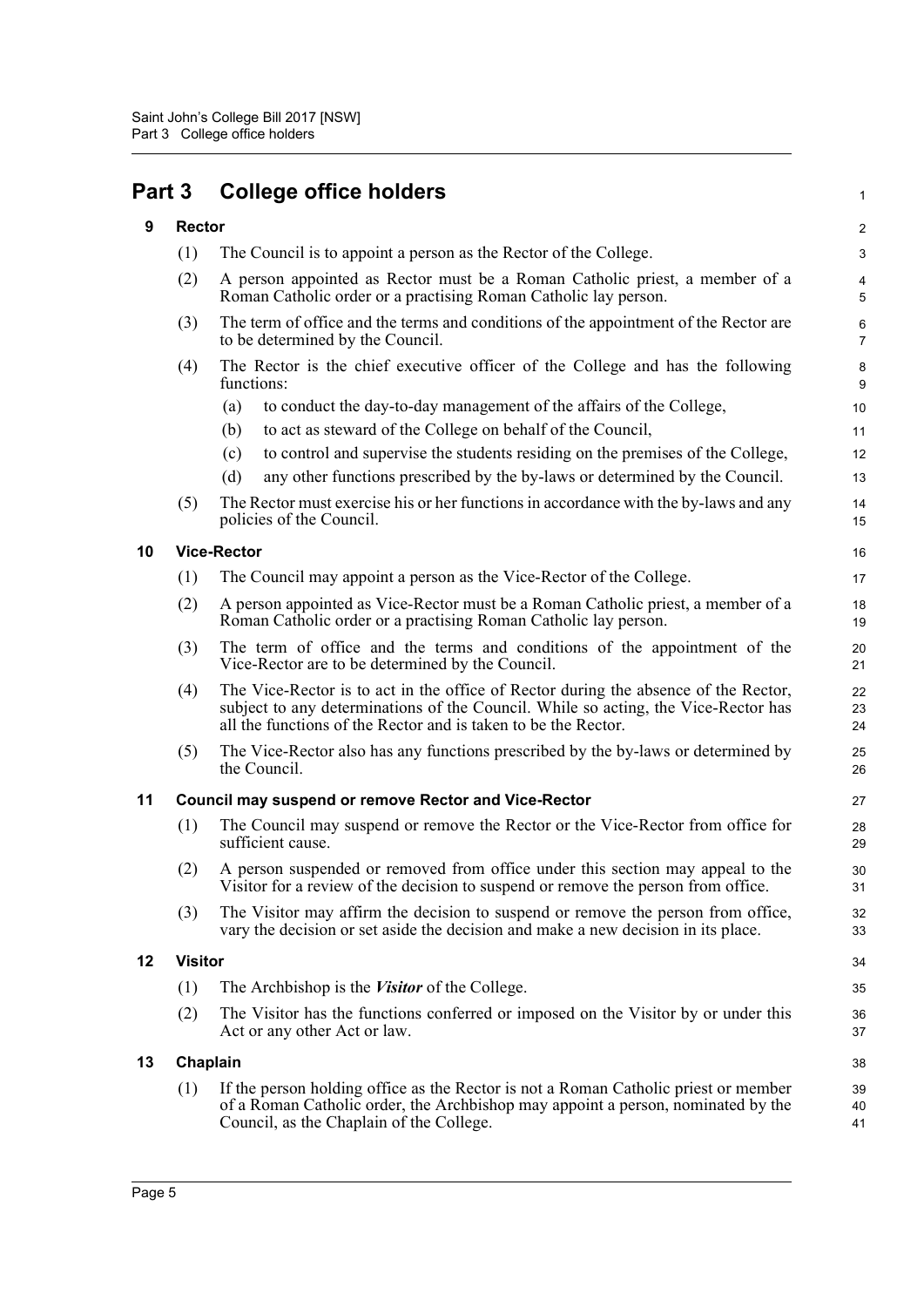(2) The Chaplain has the function of providing religious and spiritual support to students residing on the premises of the College.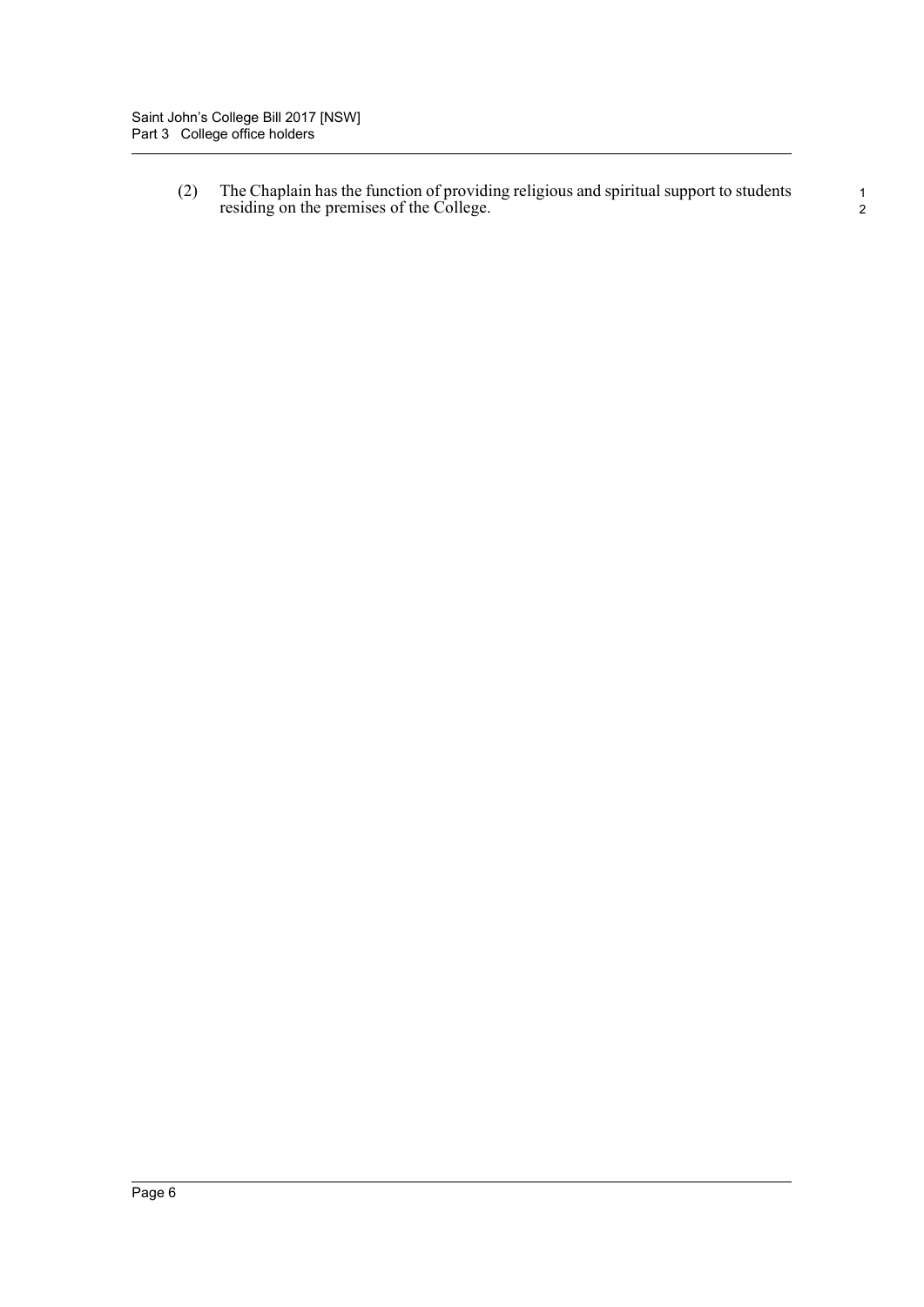<span id="page-11-5"></span><span id="page-11-4"></span><span id="page-11-3"></span><span id="page-11-2"></span><span id="page-11-1"></span><span id="page-11-0"></span>

| Part 4 |                                           | <b>Miscellaneous</b>                                                                                                                                                                                                                                                                                                                                                  | 1                              |  |  |
|--------|-------------------------------------------|-----------------------------------------------------------------------------------------------------------------------------------------------------------------------------------------------------------------------------------------------------------------------------------------------------------------------------------------------------------------------|--------------------------------|--|--|
| 14     |                                           | <b>Eligibility for residency on College premises</b>                                                                                                                                                                                                                                                                                                                  | 2                              |  |  |
|        | (1)                                       | A person is eligible to reside on the premises of the College if the person is a current<br>student of the University, regardless of the person's religion.                                                                                                                                                                                                           | $\mathbf{3}$<br>$\overline{4}$ |  |  |
|        | (2)                                       | The by-laws may prescribe other classes of persons who are eligible to reside on the<br>premises of the College.                                                                                                                                                                                                                                                      | 5<br>6                         |  |  |
| 15     |                                           | <b>Dealings with Crown land</b>                                                                                                                                                                                                                                                                                                                                       | 7                              |  |  |
|        |                                           | The College may transfer an interest or estate in, or otherwise deal with, Crown land<br>(within the meaning of the Crown Lands Act 1989) transferred to it or otherwise<br>under its control or management, only if the College first obtains the Minister's<br>written approval.                                                                                    | 8<br>9<br>10<br>11             |  |  |
| 16     | <b>Protection from personal liability</b> |                                                                                                                                                                                                                                                                                                                                                                       |                                |  |  |
|        |                                           | Anything done or omitted to be done by the College, a member of the Council or any<br>person acting under the direction of the College does not subject the member or<br>person so acting personally to any action, liability, claim or demand if the thing was<br>done or omitted to be done in good faith for the purposes of executing this Act or the<br>by-laws. | 13<br>14<br>15<br>16<br>17     |  |  |
| 17     | <b>By-laws</b>                            |                                                                                                                                                                                                                                                                                                                                                                       | 18                             |  |  |
|        | (1)                                       | The College may make by-laws, not inconsistent with this Act, for or with respect to<br>any matter that is required or permitted to be prescribed or that is necessary or<br>convenient to be prescribed for carrying out or giving effect to this Act and, in<br>particular, for or with respect to the following:                                                   |                                |  |  |
|        |                                           | the management of the affairs of the College,<br>(a)                                                                                                                                                                                                                                                                                                                  | 23                             |  |  |
|        |                                           | the control and supervision of students residing on the premises of the College,<br>(b)                                                                                                                                                                                                                                                                               | 24                             |  |  |
|        |                                           | the procedures for the election of Council members,<br>(c)                                                                                                                                                                                                                                                                                                            | 25                             |  |  |
|        |                                           | (d)<br>the committees established by the Council,                                                                                                                                                                                                                                                                                                                     | 26                             |  |  |
|        |                                           | the procedures for Council meetings,<br>(e)                                                                                                                                                                                                                                                                                                                           | 27                             |  |  |
|        |                                           | the functions of the Rector and the Vice-Rector.<br>(f)                                                                                                                                                                                                                                                                                                               | 28                             |  |  |
|        | (2)                                       | A by-law may be amended or repealed by a later by-law made under this section.                                                                                                                                                                                                                                                                                        | 29                             |  |  |
|        | (3)                                       | The by-laws are to be made publicly available on the College's website.                                                                                                                                                                                                                                                                                               | 30                             |  |  |
| 18     |                                           | Repeal of Saint John's College Act 1857 and by-laws                                                                                                                                                                                                                                                                                                                   | 31                             |  |  |
|        |                                           | The Saint John's College Act 1857 and any by-laws made under that Act are<br>repealed.                                                                                                                                                                                                                                                                                | 32<br>33                       |  |  |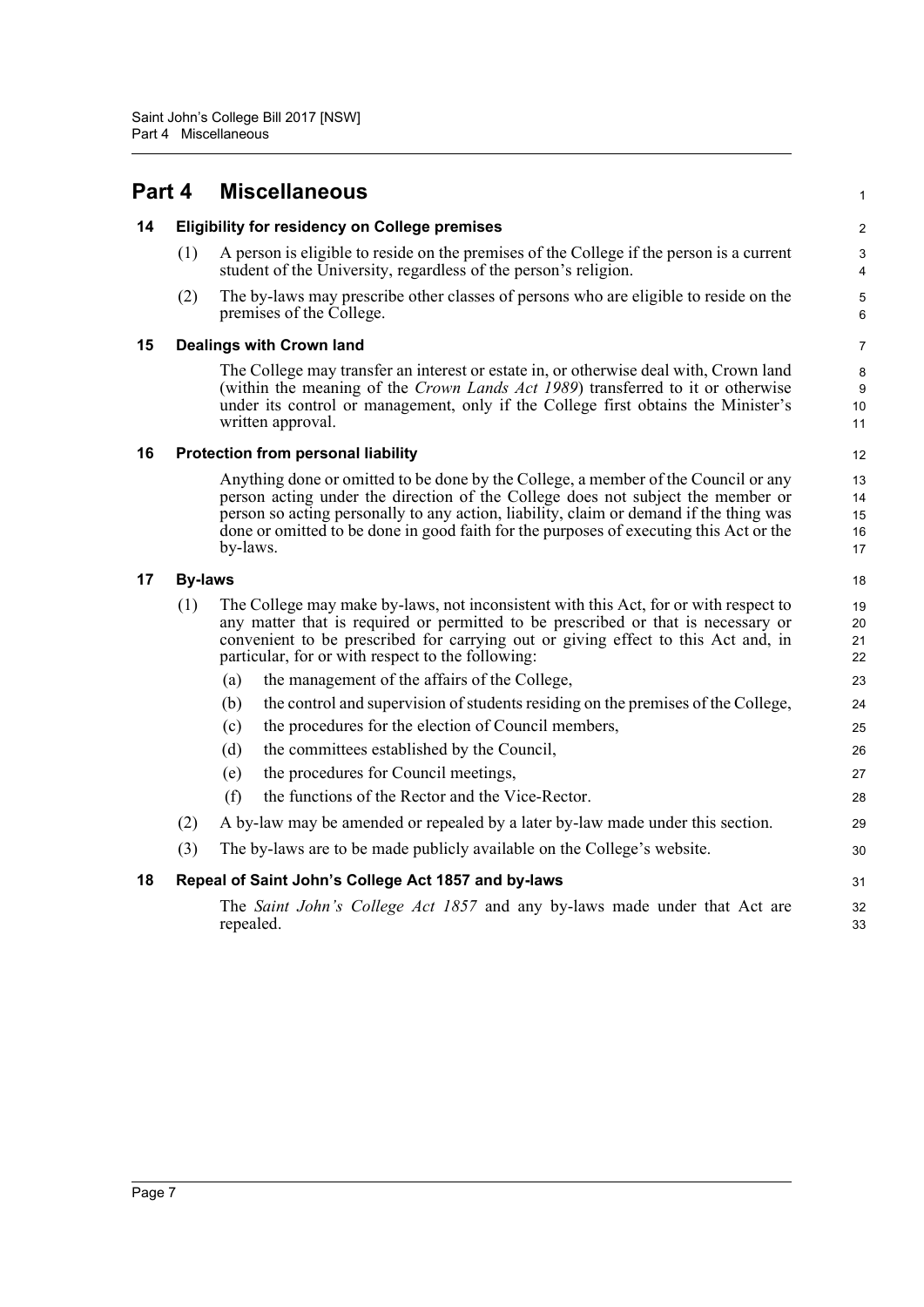<span id="page-12-0"></span>

| <b>Schedule 1</b><br><b>Members and procedure of Council</b> |     |                       |                                                                                                                                                                                                                                                           | 1                    |
|--------------------------------------------------------------|-----|-----------------------|-----------------------------------------------------------------------------------------------------------------------------------------------------------------------------------------------------------------------------------------------------------|----------------------|
| Part 1                                                       |     |                       | General                                                                                                                                                                                                                                                   | 2                    |
| 1                                                            |     | <b>Definitions</b>    |                                                                                                                                                                                                                                                           | 3                    |
|                                                              |     |                       | In this Schedule:                                                                                                                                                                                                                                         | 4                    |
|                                                              |     |                       | <b>Chairperson</b> means the member elected as the Chairperson under clause 6.                                                                                                                                                                            | 5                    |
|                                                              |     | clause 6.             | <b>Deputy Chairperson</b> means the member elected as the Deputy Chairperson under                                                                                                                                                                        | 6<br>$\overline{7}$  |
|                                                              |     |                       | <i>member</i> does not include the Rector, except as otherwise provided.                                                                                                                                                                                  | 8                    |
| Part 2                                                       |     |                       | <b>Constitution</b>                                                                                                                                                                                                                                       | 9                    |
| $\mathbf{2}$                                                 |     | <b>Term of office</b> |                                                                                                                                                                                                                                                           | 10                   |
|                                                              | (1) |                       | A member holds office for 4 years and is eligible for re-appointment or re-election,<br>except as provided by this clause.                                                                                                                                | 11<br>12             |
|                                                              | (2) |                       | Of the 3 clerical members appointed to the Council under section 5 immediately after<br>the commencement of that section, 1 is to be appointed for a term of 2 years only.                                                                                | 13<br>14             |
|                                                              | (3) |                       | Of the 4 lay members elected to the Council under section 7 in the first election after<br>the commencement of that section, 2 are to be elected for a term of 2 years only.                                                                              | 15<br>16             |
|                                                              | (4) |                       | Of the 4 lay members appointed to the Council under section 5 immediately after the<br>commencement of that section, 2 are to be appointed for a term of 2 years only.                                                                                    | 17<br>18             |
|                                                              | (5) |                       | A person may not hold office as a member for more than 12 years in total.                                                                                                                                                                                 | 19                   |
| 3                                                            |     |                       | Vacancy in office of member                                                                                                                                                                                                                               | 20                   |
|                                                              |     |                       | The office of a member becomes vacant if the member:                                                                                                                                                                                                      | 21                   |
|                                                              |     | (a)                   | dies, or                                                                                                                                                                                                                                                  | 22                   |
|                                                              |     | (b)                   | completes a term of office and is not re-appointed or re-elected, or                                                                                                                                                                                      | 23                   |
|                                                              |     | (c)                   | resigns the office by instrument in writing addressed to the Chairperson, or                                                                                                                                                                              | 24                   |
|                                                              |     | (d)                   | is removed from office by the Council in accordance with the by-laws, or                                                                                                                                                                                  | 25                   |
|                                                              |     | (e)                   | is absent from 3 consecutive meetings of the Council of which reasonable<br>notice has been given to the member, except on leave granted by the Council                                                                                                   | 26                   |
|                                                              |     |                       | or unless the member is excused by the Council for having been absent from                                                                                                                                                                                | 27<br>28             |
|                                                              |     |                       | those meetings, or                                                                                                                                                                                                                                        | 29                   |
|                                                              |     | (f)                   | becomes bankrupt, applies to take the benefit of any law for the relief of<br>bankrupt or insolvent debtors, compounds with his or her creditors or makes<br>an assignment of his or her remuneration for their benefit, or                               | 30<br>31<br>32       |
|                                                              |     | (g)                   | becomes a mentally incapacitated person, or                                                                                                                                                                                                               | 33                   |
|                                                              |     | (h)                   | is convicted in New South Wales of an offence that is punishable by<br>imprisonment for 12 months or more or is convicted elsewhere than in New<br>South Wales of an offence that, if committed in New South Wales, would be<br>an offence so punishable. | 34<br>35<br>36<br>37 |
| 4                                                            |     |                       | Filling of vacancy in office of member                                                                                                                                                                                                                    | 38                   |
|                                                              |     |                       | If the office of a member becomes vacant, a person is, subject to this Act, to be<br>appointed or elected (as the case requires) to fill the vacancy.                                                                                                     | 39<br>40             |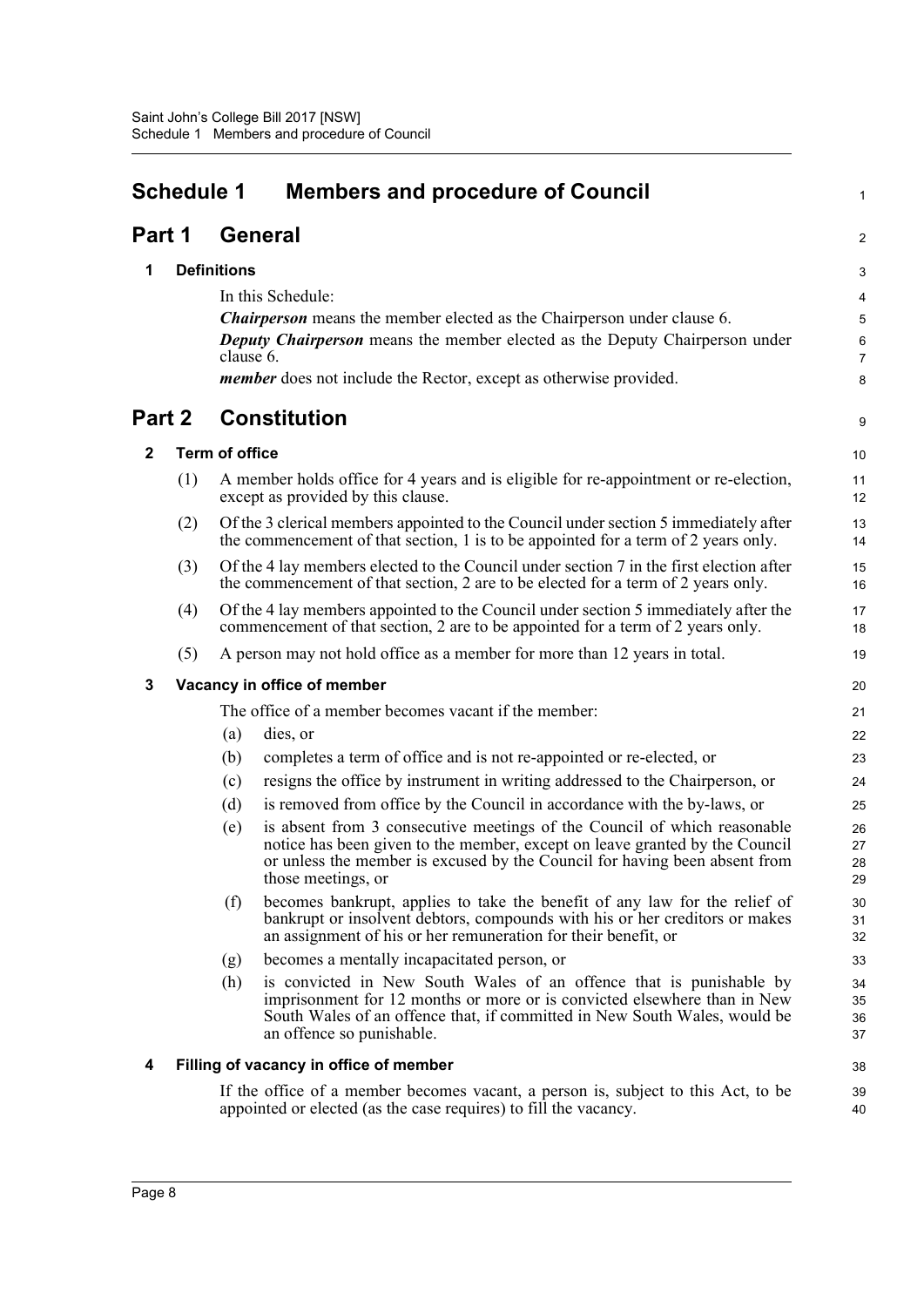| 5 |     | Extraordinary vacancies in offices of members                                                                                                                                                                                                                                 | $\mathbf{1}$              |  |  |
|---|-----|-------------------------------------------------------------------------------------------------------------------------------------------------------------------------------------------------------------------------------------------------------------------------------|---------------------------|--|--|
|   | (1) | This clause has effect despite any other provision of this Act.                                                                                                                                                                                                               | $\overline{2}$            |  |  |
|   | (2) | This clause applies in either or both of the following circumstances:                                                                                                                                                                                                         | 3                         |  |  |
|   |     | if there are vacancies in the office of all 3 clerical members,<br>(a)                                                                                                                                                                                                        | 4                         |  |  |
|   |     | (b)<br>if there are vacancies in all but 1 of the offices of lay members.                                                                                                                                                                                                     | 5                         |  |  |
|   | (3) | In the circumstances to which this clause applies, the Visitor must, in consultation<br>with the Vice-Chancellor:                                                                                                                                                             | $\,6\,$<br>$\overline{7}$ |  |  |
|   |     | remove any remaining members, and<br>(a)                                                                                                                                                                                                                                      | 8                         |  |  |
|   |     | appoint such persons as members as are necessary to enable the Council to be<br>(b)<br>established in accordance with section 5.                                                                                                                                              | 9<br>10                   |  |  |
|   | (4) | A person removed under subclause $(3)$ (a) may (but need not) be appointed as a<br>member under subclause (3) (b).                                                                                                                                                            |                           |  |  |
|   | (5) | A member appointed under this clause holds office, unless sooner removed from<br>office, for a period of up to 3 years specified in the member's instrument of<br>appointment.                                                                                                | 13<br>14<br>15            |  |  |
|   | (6) | The Visitor may, in consultation with the Vice-Chancellor, extend the term of office<br>of a member appointed under this clause for a further period of up to 2 years.                                                                                                        | 16<br>17                  |  |  |
|   | (7) | The Visitor may, in consultation with the Vice-Chancellor, remove a member<br>appointed under this clause from office for any or no stated reason by revoking the<br>appointment of the member by notice in writing given to the member.                                      | 18<br>19<br>20            |  |  |
|   | (8) | The Visitor may fill a vacancy (however arising) in the office of a member appointed<br>under this clause for the remainder of the term of office of the member vacating<br>office.                                                                                           | 21<br>22<br>23            |  |  |
|   | (9) | The Visitor, in consultation with the Vice-Chancellor, is to convene the first meeting<br>of the Council after the requisite members are appointed under this clause in such<br>manner as the Visitor thinks fit and is to nominate the member to preside at that<br>meeting. | 24<br>25<br>26<br>27      |  |  |
| 6 |     | <b>Chairperson and Deputy Chairperson</b>                                                                                                                                                                                                                                     | 28                        |  |  |
|   | (1) | The Council is to elect a Chairperson and a Deputy Chairperson from among the<br>members.                                                                                                                                                                                     | 29<br>30                  |  |  |
|   | (2) | The Rector may not hold the office of Chairperson or Deputy Chairperson.                                                                                                                                                                                                      | 31                        |  |  |
|   | (3) | The terms of office of the Chairperson and Deputy Chairperson are to be determined<br>by the Council but must not exceed 3 years.                                                                                                                                             | 32<br>33                  |  |  |
| 7 |     | <b>Disclosure of material interests</b>                                                                                                                                                                                                                                       | 34                        |  |  |
|   | (1) | If:                                                                                                                                                                                                                                                                           | 35                        |  |  |
|   |     | (a)<br>a member has a material interest in a matter being considered or about to be<br>considered at a meeting of the Council, and                                                                                                                                            | 36<br>37                  |  |  |
|   |     | the interest appears to raise a conflict with the proper performance of the<br>(b)<br>member's duties in relation to the consideration of the matter,                                                                                                                         | 38<br>39                  |  |  |
|   |     | the member must, as soon as possible after the relevant facts have come to the<br>member's knowledge, disclose the nature of the interest at a meeting of the Council.                                                                                                        | 40<br>41                  |  |  |
|   | (2) | After a member has disclosed the nature of an interest in any matter, the member<br>must not, unless the Council otherwise determines:                                                                                                                                        | 42<br>43                  |  |  |
|   |     | be present during any deliberation of the Council with respect to the matter, or<br>(a)                                                                                                                                                                                       | 44                        |  |  |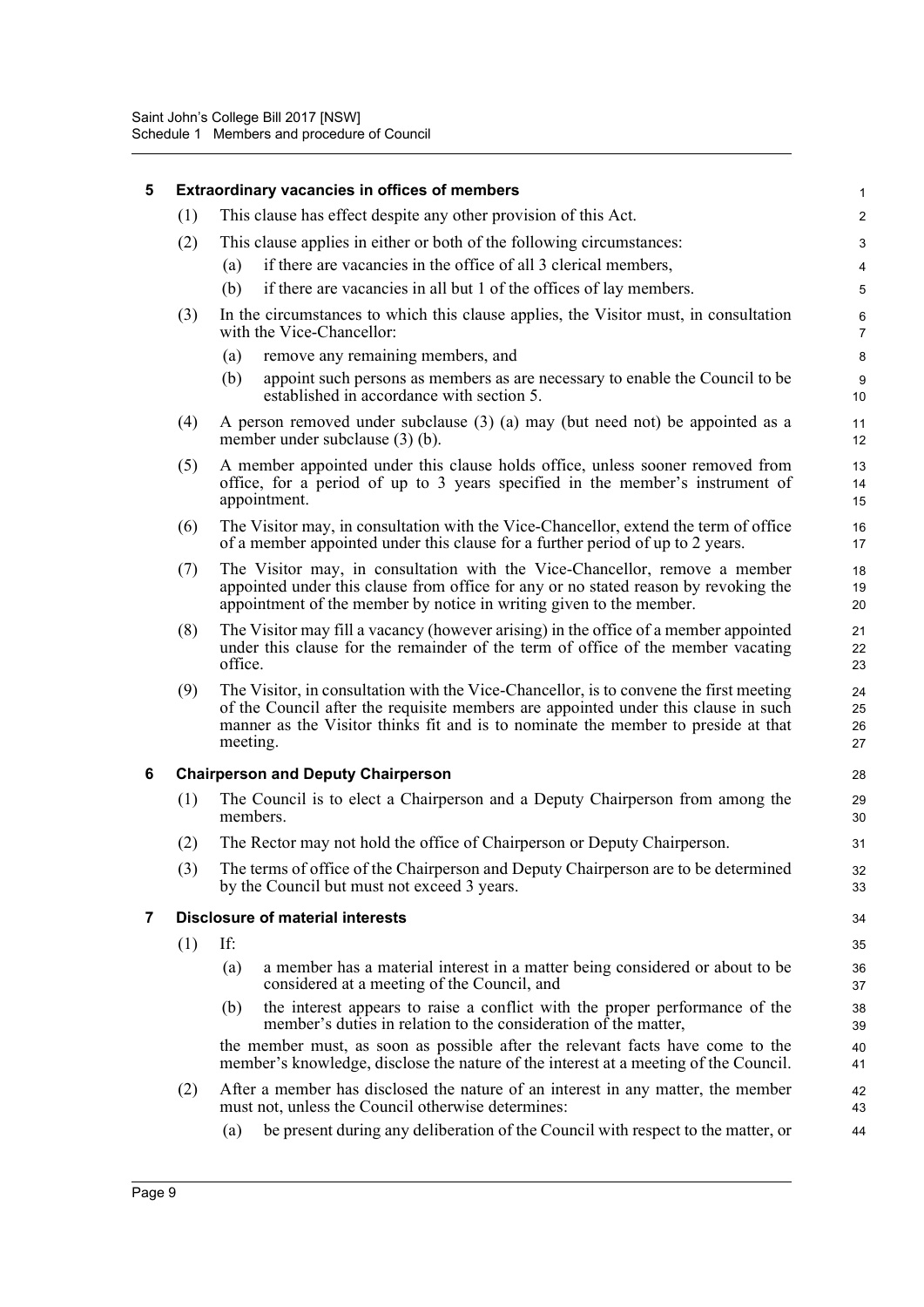|        |        | take part in any decision of the Council with respect to the matter.<br>(b)                                                                                                                                                                                                                                              | 1                    |
|--------|--------|--------------------------------------------------------------------------------------------------------------------------------------------------------------------------------------------------------------------------------------------------------------------------------------------------------------------------|----------------------|
|        | (3)    | For the purpose of the making of a determination by the Council under subclause (2),<br>a member who has a material interest in a matter to which the disclosure relates must<br>not:                                                                                                                                    |                      |
|        |        | be present during any deliberation of the Council for the purpose of making<br>(a)<br>the determination, or                                                                                                                                                                                                              | 5<br>6               |
|        |        | take part in the making by the Council of the determination.<br>(b)                                                                                                                                                                                                                                                      | $\overline{7}$       |
|        | (4)    | In this clause, <i>member</i> includes the Rector.                                                                                                                                                                                                                                                                       | 8                    |
| Part 3 |        | <b>Procedure</b>                                                                                                                                                                                                                                                                                                         | 9                    |
| 8      |        | <b>Procedure for Council meetings</b>                                                                                                                                                                                                                                                                                    | 10                   |
|        | (1)    | The procedure for the calling of meetings of the Council and for the conduct of<br>business at those meetings is, subject to this Act and the by-laws, to be as determined<br>by the Council.                                                                                                                            | 11<br>12<br>13       |
|        | (2)    | The Chairperson (or, in the absence of the Chairperson, the Deputy Chairperson or,<br>in the absence of both the Chairperson and the Deputy Chairperson, another member<br>elected by the members of the Council who are present at a meeting) is to preside at<br>a meeting of the Council.                             | 14<br>15<br>16<br>17 |
|        | (3)    | The presiding member has a deliberative vote and, in the event of an equality of<br>votes, also has a casting vote.                                                                                                                                                                                                      | 18<br>19             |
|        | (4)    | A decision supported by a majority of the votes cast at a meeting of the Council at<br>which a quorum is present is the decision of the Council.                                                                                                                                                                         | 20<br>21             |
| 9      | Quorum |                                                                                                                                                                                                                                                                                                                          | 22                   |
|        | (1)    | The quorum for a meeting of the Council is 7 members, which must include at least<br>1 clerical member and 2 lay members.                                                                                                                                                                                                | 23<br>24             |
|        | (2)    | In this clause, <i>member</i> includes the Rector.                                                                                                                                                                                                                                                                       | 25                   |
| 10     |        | <b>Transaction of Council business</b>                                                                                                                                                                                                                                                                                   | 26                   |
|        | (1)    | A meeting of the Council may be called or held using any technology consented to<br>by all members.                                                                                                                                                                                                                      | 27<br>28             |
|        | (2)    | The consent may be a standing one.                                                                                                                                                                                                                                                                                       | 29                   |
|        | (3)    | A member may only withdraw the member's consent a reasonable period before the<br>meeting.                                                                                                                                                                                                                               | $30\,$<br>31         |
|        | (4)    | The Council may, if it thinks fit, transact any of its business by the circulation of<br>papers among all the members of the Council for the time being, and a resolution in<br>writing approved in writing by a majority of those members is taken to be a decision<br>of the Council made at a meeting of the Council. | 32<br>33<br>34<br>35 |
|        | (5)    | Papers may be circulated among the members for the purposes of subclause (4) by<br>electronic means.                                                                                                                                                                                                                     | 36<br>37             |
|        | (6)    | In this clause, <i>member</i> includes the Rector.                                                                                                                                                                                                                                                                       | 38                   |